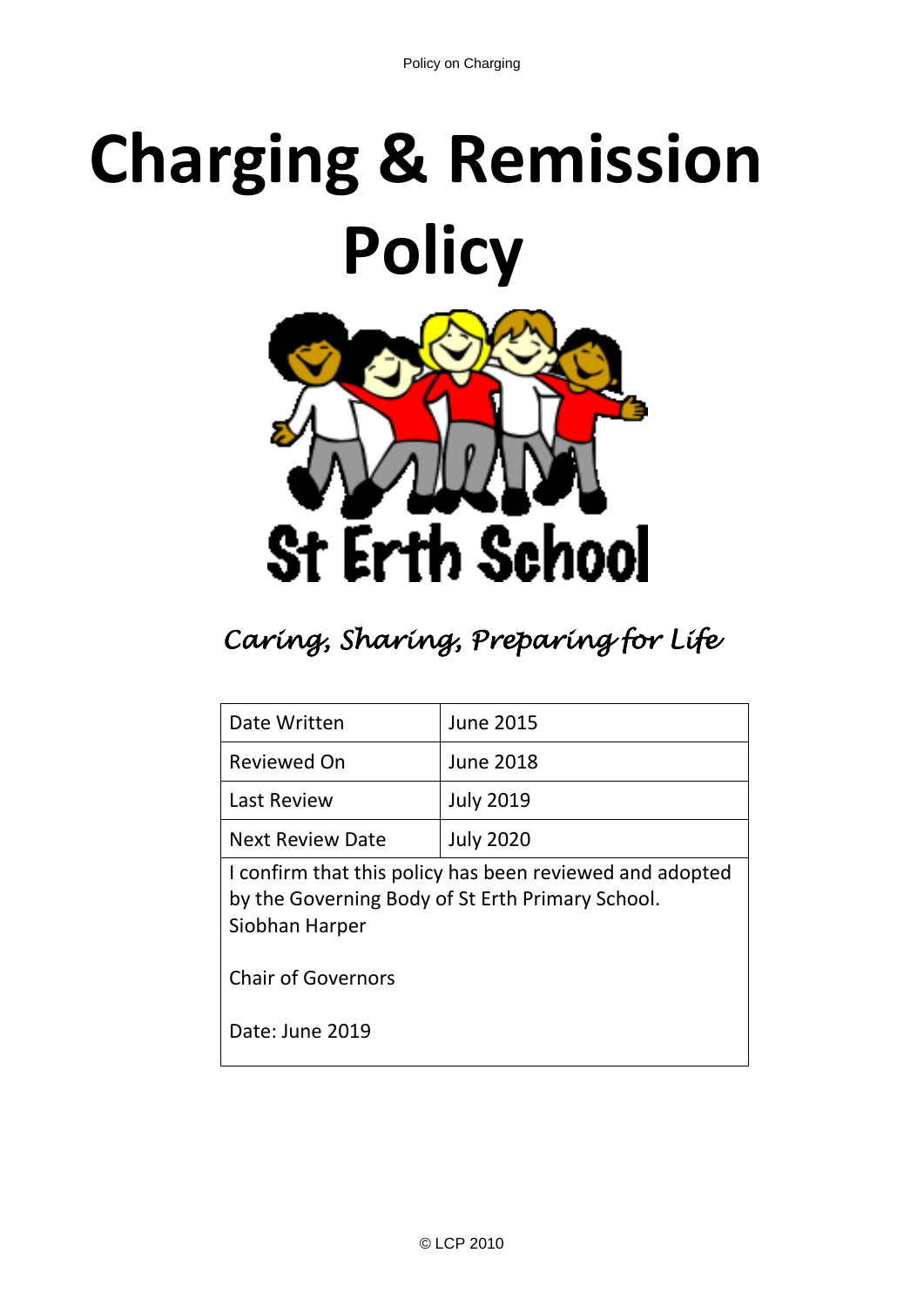## **St Erth CP School**

### **Charging & Remission Policy**

#### **1 Introduction**

1.1 All the education we provide during normal school hours is at no charge to pupils. We do not charge for any activity undertaken as part of the National Curriculum, with the exception of some individual or small-group music tuition.

#### **2 Voluntary contributions**

- 2.1 When organising school trips or visits to enrich the curriculum and the educational experience of the children, the school invites parents and carers to contribute to the cost. All contributions are voluntary. If we do not receive sufficient voluntary contributions, we may cancel a trip. If a trip goes ahead, it may include children whose parents or carers have not paid any contribution. We do not treat these children differently from any others.
- 2.2 If a parent wishes their child to take part in a school trip or event, but is unwilling or unable to make a voluntary contribution, we do allow the child to participate fully in the trip or activity. Sometimes the school pays additional costs in order to support the visit. Parents and carers have a right to know how each trip is funded, and the school provides this information on request.
- 2.3 The following is a list of additional activities, organised by the school, which require voluntary contributions from parents and carers. These activities are known as 'optional extras'. This list is not exhaustive:
	- visits to museums;
	- sporting activities which require transport expenses;
	- outdoor adventure activities;
	- visits to or by a theatre company;
	- school trips abroad;
	- musical events.

#### **3 Residential visits**

3.1 If the school organises a residential visit in school time, or mainly in school time, which is to provide education directly related to the National Curriculum, we do not make any charge for the education o expenses. However, we do suggest a charge to cover the costs of travel, accommodation, food and other related expenses. If we cannot raise sufficient funding through these contributions, the visit will have to be cancelled, and that aspect of the curriculum would have to be covered in other ways.

#### **4 Music tuition**

- 4.1 All children study music as part of the normal school curriculum. We do not charge for this.
- 4.2 There is a charge for individual or small-group music tuition, since this is an additional curriculum activity, and not part of the National Curriculum. These individual or small-group lessons are taught by peripatetic music teachers. We make a charge for these lessons, but parents and carers in receipt of state benefits are exempt from payment. We give parents and carers information about additional music tuition at the start of each academic year.

#### **5 Swimming**

5.1 The school organises swimming lessons for all children in the school. These take place in school time and are part of the National Curriculum. We make no charge for this activity, but we do ask for a voluntary contribution from parents and carers to cover the cost of